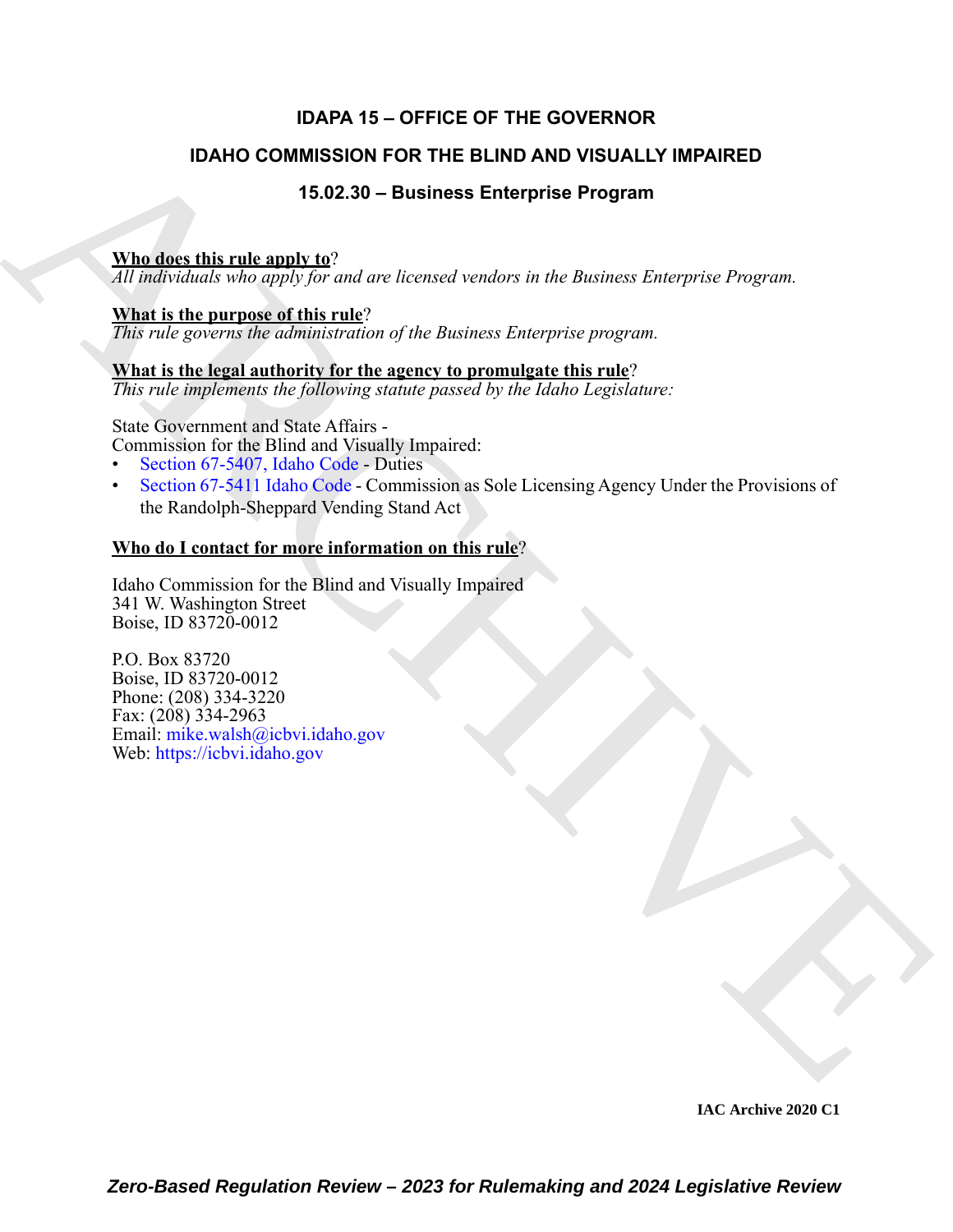# **Table of Contents**

## 15.02.30 - Business Enterprise Program

|  | 101. Distribution And Use Of Income From Vending Machines       |  |
|--|-----------------------------------------------------------------|--|
|  |                                                                 |  |
|  |                                                                 |  |
|  |                                                                 |  |
|  |                                                                 |  |
|  |                                                                 |  |
|  | 140. Termination And Suspension Of Agreements/Contracts.  12    |  |
|  |                                                                 |  |
|  |                                                                 |  |
|  |                                                                 |  |
|  |                                                                 |  |
|  |                                                                 |  |
|  |                                                                 |  |
|  |                                                                 |  |
|  |                                                                 |  |
|  | 180 Administrative Review<br>$\sim$ 15                          |  |
|  |                                                                 |  |
|  |                                                                 |  |
|  |                                                                 |  |
|  |                                                                 |  |
|  |                                                                 |  |
|  | 210. Explanation To Vendors Of Rights And Responsibilities.  16 |  |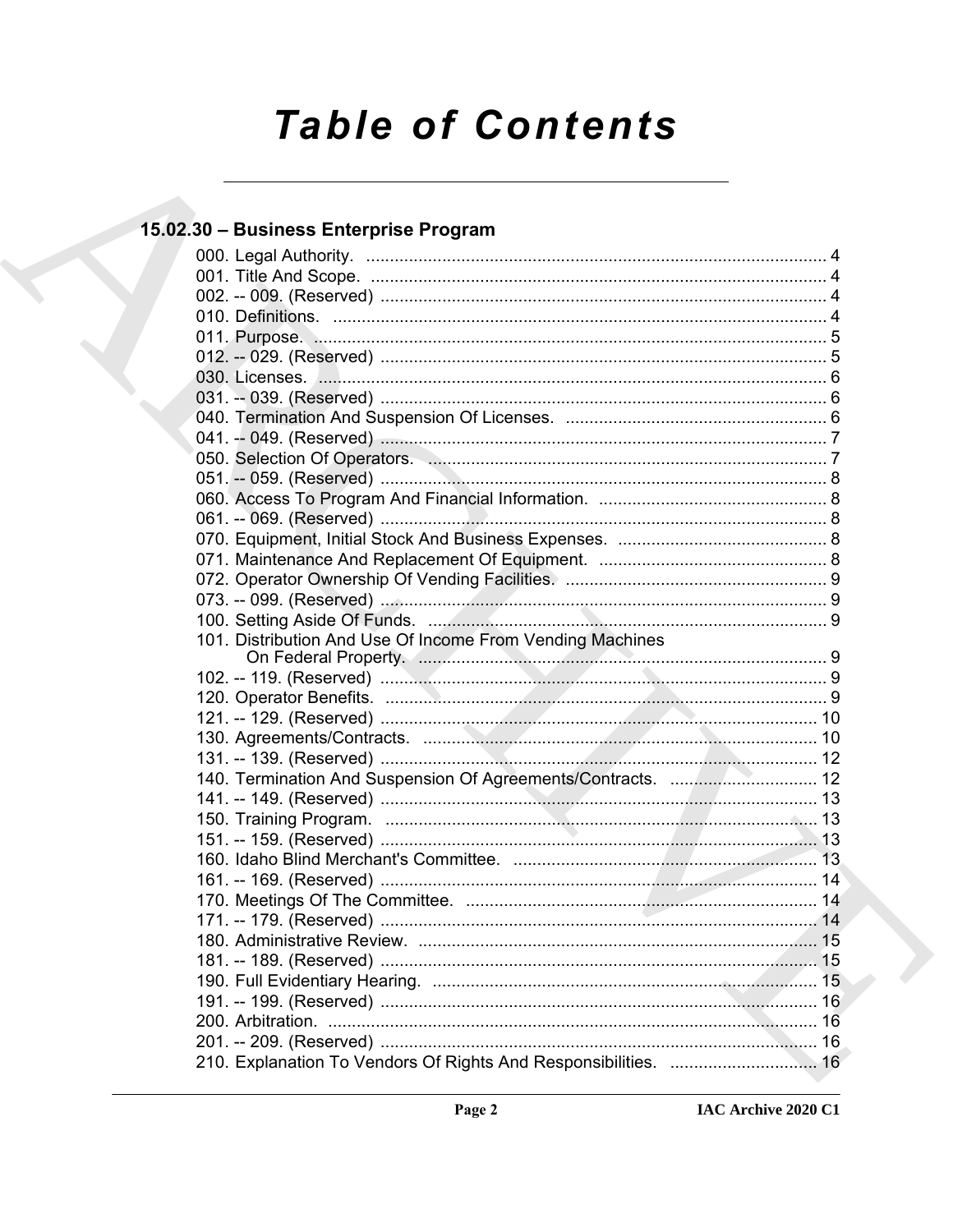## Table of Contents (cont'd)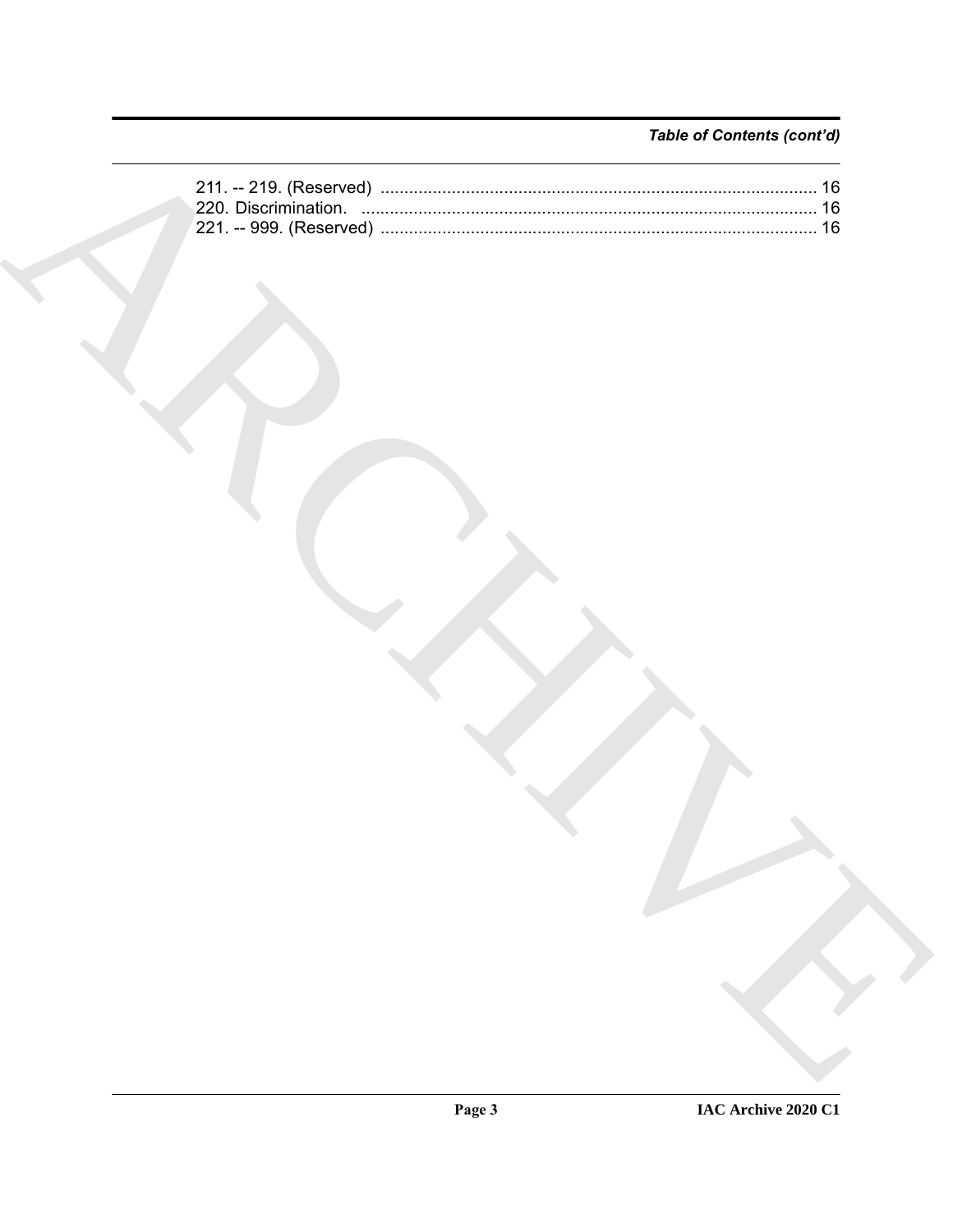#### **15.02.30 – BUSINESS ENTERPRISE PROGRAM**

#### <span id="page-3-16"></span><span id="page-3-1"></span><span id="page-3-0"></span>**000. LEGAL AUTHORITY.**

The Idaho Legislature has designated the Commission for the Blind and Visually Impaired as the sole licensing agency under the provisions of the Randolph-Sheppard vending stand act pursuant to Section 67-5411, Idaho Code, and has given to the Board of the Idaho Commission for the Blind and Visually Impaired the legislative power to promulgate rules by the provisions of Section 67-5407(e), Idaho Code. (3-15-02)

#### <span id="page-3-2"></span>**001. TITLE AND SCOPE.**

<span id="page-3-17"></span>**01. Title**. These rules are titled IDAPA 15.02.30, "Business Enterprise Program." (3-15-02)

**02. Scope**. These rules specify the conditions and standards under which the Business Enterprise Program facilities are operated. (3-15-02)

#### <span id="page-3-3"></span>**002. -- 009. (RESERVED)**

#### <span id="page-3-5"></span><span id="page-3-4"></span>**010. DEFINITIONS.**

| Unless otherwise indicated in these rules, terms below are defined as follows: | $(3-1-93)$ |
|--------------------------------------------------------------------------------|------------|
|                                                                                |            |

<span id="page-3-8"></span><span id="page-3-7"></span><span id="page-3-6"></span>**01. Administrator**. The Administrator of the Commission. (3-15-02)

**02. Agreement**. An agreement between the Program and an operator for the operation of a vending facility as a primary location. (3-15-02) (3-15-02)

**03. Benefits**. Retirement or pension plans, health insurance contributions, and paid sick and vacation leave available only to operators. (See 34 CFR 395.8.) (3-15-02)

<span id="page-3-9"></span>**04. Blind Person**. A person who, after examination by a physician skilled in diseases of the eye or by an optometrist, whichever such person selects, has been determined to have the following (see 34 CFR 395.1(c)):  $(3-15-02)$ 

**a.** Not more than twenty/two hundred (20/200) central visual acuity in the better eye with correcting lenses; or  $(3-15-02)$ lenses; or  $(3-15-02)$ 

**b.** An equally disabling loss of the visual field as evidenced by a limitation to the field of vision in the better eye to such a degree that its widest diameter subtends an angle of no greater than twenty (20) degrees.

(3-15-02)

**05. Certified**. Having successfully completed the Commission-approved training program established by the Program as a requirement for licensing. (See Section 150 of these rules.) (3-15-02)

<span id="page-3-11"></span><span id="page-3-10"></span>**06. Commission**. The Idaho Commission for the Blind and Visually Impaired. (3-15-02)

<span id="page-3-13"></span><span id="page-3-12"></span>**07. Committee**. The Idaho Blind Merchants Committee (IBMC). (3-15-02)

**08. Contract**. A contract with a licensee or other qualified individual for the operation of a vending Contracts are of limited duration. (3-15-02) facility. Contracts are of limited duration.

<span id="page-3-14"></span>**09. Contract Facility**. A facility operated under a contract by a licensee or other party. (3-15-02)

<span id="page-3-15"></span>**10. Facility**. A vending enterprise defined as: (3-15-02)

The blank technique the March Commission in the European of the March Commission in the state of the state of the Commission of the State of the March Commission in the state of the State of the March Commission in the st **a.** Automatic vending machines, cafeterias, snack bars, cart service, shelters, counters, and such other appropriate auxiliary equipment which may be operated by blind licensees and which is necessary for the sale of newspapers, periodicals, confections, tobacco products, foods, beverages, and other articles or services dispensed automatically or manually and prepared on or off the premises in accordance with all applicable health laws, and including the vending or exchange of chances for any lottery authorized by state law and conducted by an agency of a state within such a state. (See 34 CFR 395.1(x)); or  $(3-15-02)$ 

**b.** Restaurants, cafeterias, snack bars, and goods and services customarily offered in connection with any of the foregoing, and includes vending machines dispensing foods when operated independently or in conjunction with such facilities. (See Section 67-6903, Idaho Code); or (3-15-02) conjunction with such facilities. (See Section  $67-6903$ , Idaho Code); or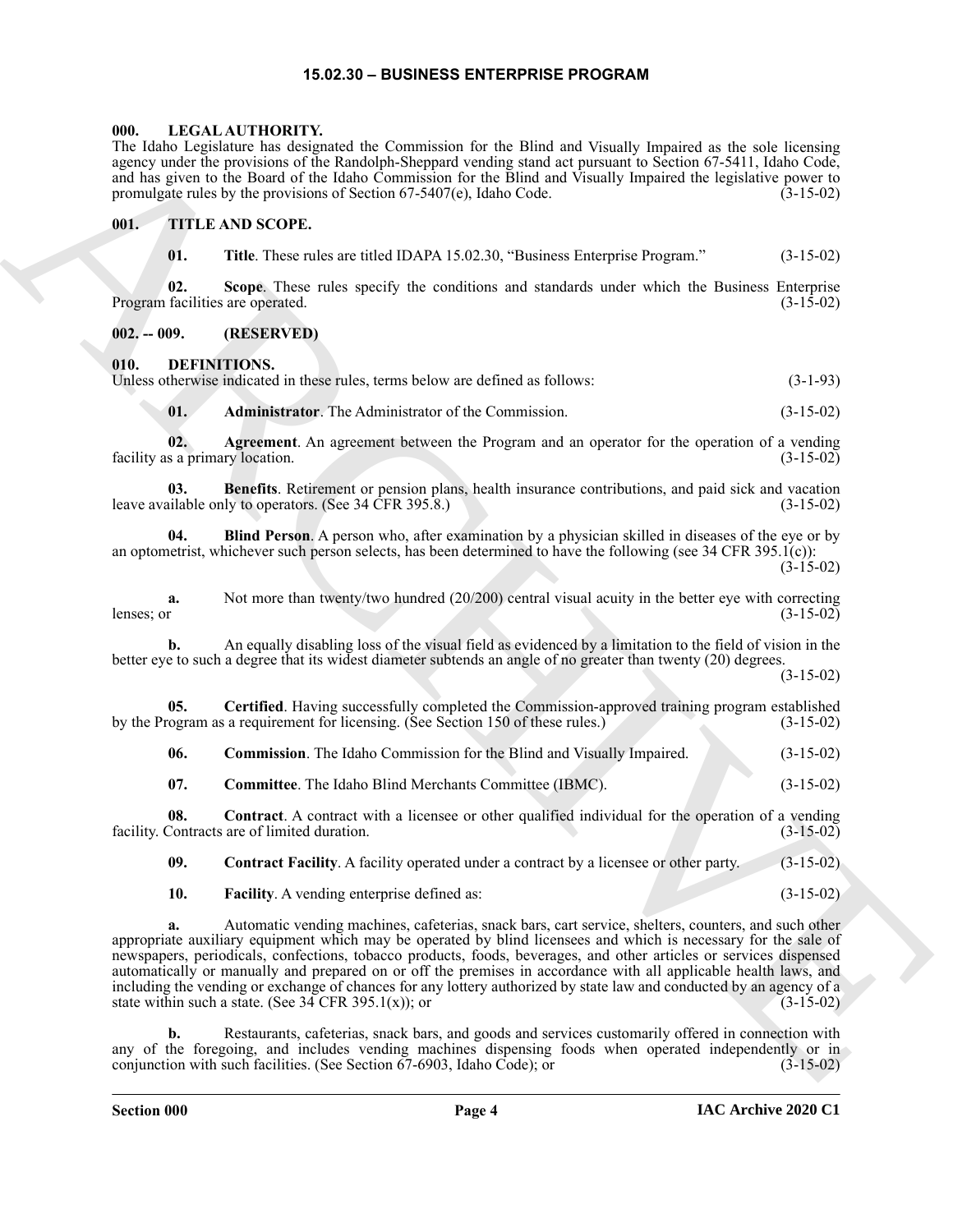**c.** Any type of business which the Supervisor finds is consistent with and furthers the policies, goals, and objectives of the Program. (3-15-02)

<span id="page-4-2"></span>**11. License**. A written instrument issued by the state licensing agency to a blind person, authorizing such person to operate a vending facility on federal or other property. (See 34 CFR 395.1(i).) (3-15-02)

**12. Licensee**. A blind person licensed by the state licensing agency to operate a vending facility on federal or other property. (See 34 CFR 395.1(b).) (3-15-02)

<span id="page-4-5"></span><span id="page-4-4"></span><span id="page-4-3"></span>**13. Operator**. A licensee assigned to and operating a primary location. (3-15-02)

**14. Permit**. The official approval given a state licensing agency by a department, agency or instrumentality in control of the maintenance, operation, and protection of federal property, or person in control of other property, whereby the state licensing agency is authorized to establish a vending facility. (See 34 CFR  $395.1(0)$  (3-15-02)

<span id="page-4-6"></span>**15. Primary Location**. A single building or group of buildings operated as a vending facility pursuant to an agreement.  $(3-15-02)$ 

<span id="page-4-7"></span>**16. Probation**. A conditional status wherein a vendor has a specified period of time to correct problems before an agreement or contract may be terminated. (3-15-02) identified problems before an agreement or contract may be terminated.

<span id="page-4-8"></span>**17. Program**. The Business Enterprise Program (BEP), provided for by the Randolph-Sheppard Act to give priority to the blind in need of economic opportunities. (See 34 CFR 395.1(p) and Title 67, Chapter 69, Idaho Code.) (3-15-02)

<span id="page-4-9"></span>**18. Property Manager**. The individual or entity in charge of administering vending contracts or permits in federal, state, or local government buildings or private buildings. (3-15-02)

<span id="page-4-10"></span>**19.** Satellite. An ancillary site separate from a primary location granted to an operator as part of an agreement.  $(3-15-02)$ agreement. (3-15-02)

<span id="page-4-11"></span>**20. Set Aside Funds**. Funds which accrue to a state licensing agency from an assessment against the net proceeds of each vending facility in the state's vending facility program and any income from vending machines on federal property which accrues to the state licensing agency. (See 34 CFR 395.1(s).) (3-15-02)

**21. State Licensing Agency**. The Commission which has been designated by the Secretary of Education to issue licenses to blind persons for the operation of vending facilities on federal and other property. (See 34 CFR. 395.1(v).) (3-15-02) 34 CFR. 395.1(v).)

<span id="page-4-15"></span><span id="page-4-14"></span><span id="page-4-13"></span><span id="page-4-12"></span>**22. Supervisor**. The BEP individual who administers the Program. (3-15-02)

**23. Suspension**. Temporary withdrawal by the Supervisor of privileges granted by a license, agreement or contract during which time a vendor may not continue to operate a facility. (3-15-02)

**24. Vendor**. A licensee who operates a primary location with or without satellites, pursuant to an agreement, or who operates a contract facility pursuant to a contract. (3-15-02)

#### <span id="page-4-16"></span><span id="page-4-0"></span>**011. PURPOSE.**

Commissions for the Bifurd K. Denoting Ampaired<br>
Business Enterprise Program<br>
20. Also consider the Bifurd A. Denoting the Supervise limits is cension with and listens the projects. goods<br>
21. Also consider the supervise The purpose of the Program is to provide remunerative employment opportunities for blind individuals who have an interest in and aptitude for operating a facility, to demonstrate alternative techniques for coping with blindness, and to educate the public regarding the ability of blind individuals to independently operate businesses. The Supervisor is responsible for the administration of the Program and reports to the Administrator. The Program shall be coordinated with other vocational rehabilitation programs of the Commission. (3-15-02)

#### <span id="page-4-1"></span>**012. -- 029. (RESERVED)**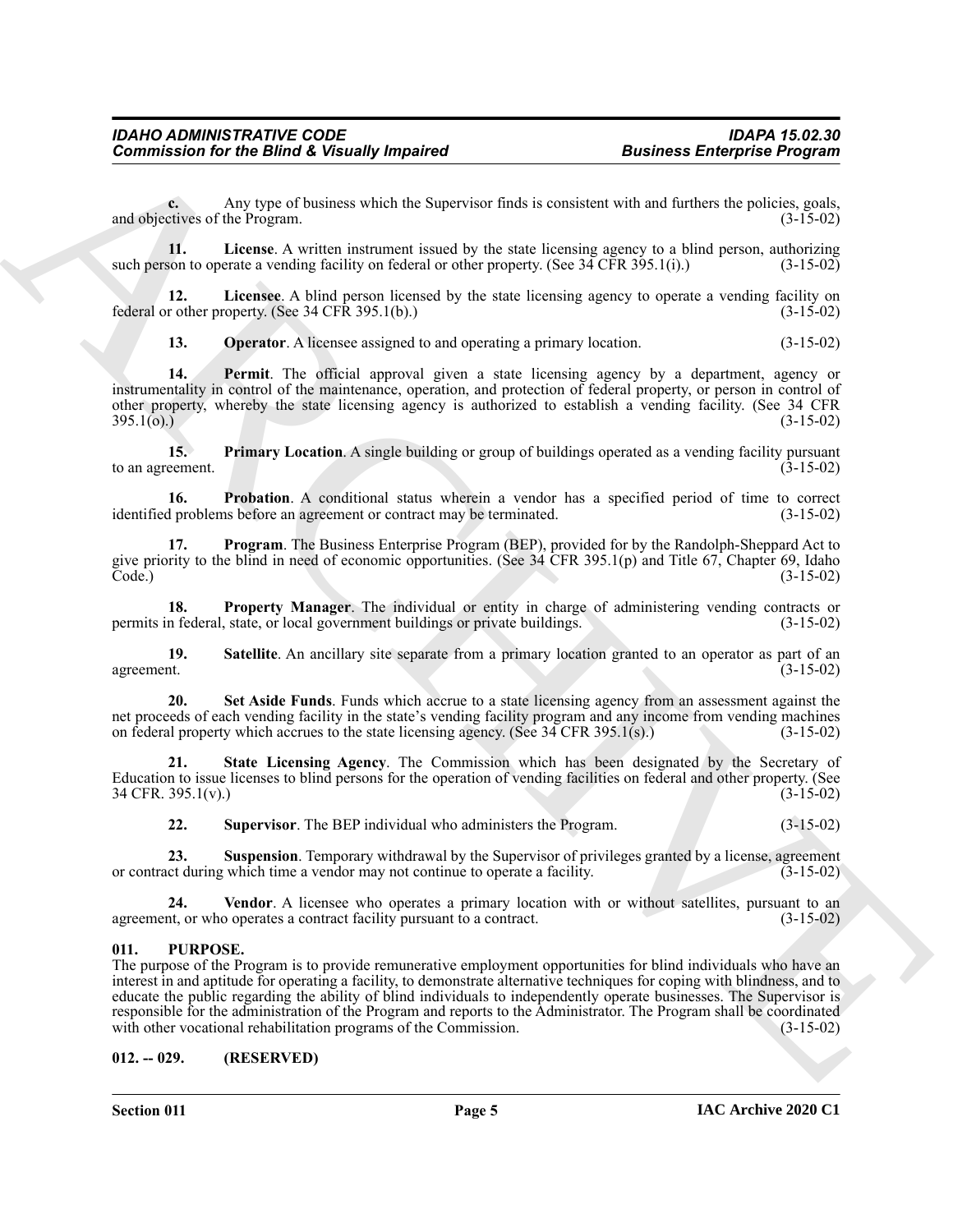#### <span id="page-5-5"></span><span id="page-5-3"></span><span id="page-5-0"></span>**030. LICENSES.**

|                                    | <b>Commission for the Blind &amp; Visually Impaired</b>                                                                                                                                                                                                                                                                           | <b>Business Enterprise Program</b>                                                                              |
|------------------------------------|-----------------------------------------------------------------------------------------------------------------------------------------------------------------------------------------------------------------------------------------------------------------------------------------------------------------------------------|-----------------------------------------------------------------------------------------------------------------|
| 030.<br>LICENSES.                  |                                                                                                                                                                                                                                                                                                                                   |                                                                                                                 |
| 01.                                | Issuance of Licenses. Licenses shall be issued for an indefinite period of time and shall be issued<br>only to persons who are determined by the Program to be:                                                                                                                                                                   | $(3-15-02)$                                                                                                     |
| a.                                 | Blind, as defined in Subsection 010.04 of these rules; and                                                                                                                                                                                                                                                                        | $(3-15-02)$                                                                                                     |
| b.                                 | Citizens of the United States; and                                                                                                                                                                                                                                                                                                | $(3-15-02)$                                                                                                     |
| c.                                 | Certified by the Program as qualified and trained to operate a facility.                                                                                                                                                                                                                                                          | $(3-15-02)$                                                                                                     |
| 02.                                | Inactive License. If a licensee, who is not an operator, fails for more than one (1) year to bid for a<br>facility, the license of such licensee shall become inactive.                                                                                                                                                           | $(3-15-02)$                                                                                                     |
| 03.                                | <b>Reactivation.</b> A license can be reactivated upon written request to the Supervisor. The Supervisor<br>may require a licensee to repeat the certification requirements to reactivate a license.                                                                                                                              | $(3-15-02)$                                                                                                     |
| $031. - 039.$                      | (RESERVED)                                                                                                                                                                                                                                                                                                                        |                                                                                                                 |
| 040.                               | TERMINATION AND SUSPENSION OF LICENSES.                                                                                                                                                                                                                                                                                           |                                                                                                                 |
| 01.<br>Program finds:              | Grounds for Termination. Licenses are subject to termination after fifteen (15) days' notice if the                                                                                                                                                                                                                               | $(3-15-02)$                                                                                                     |
| a.<br>rules.);                     | That the facility is not being operated in accordance with Commission rules, the terms and<br>conditions governing the permit, or the terms and conditions of the agreement or contract (See Section 140 of these                                                                                                                 | $(3-15-02)$                                                                                                     |
| b.<br>these rules;                 | That the licensee no longer meets the definition of blind person as set out in Subsection 010.04 of                                                                                                                                                                                                                               | $(3-15-02)$                                                                                                     |
| c.                                 | That the licensee has received a medically documented diagnosis that will result in prolonged<br>incapacity of the licensee and a continuing inability to operate a facility;                                                                                                                                                     | $(3-15-02)$                                                                                                     |
| d.<br>Supervisor;                  | That the licensee has withdrawn from the Program by submitting written notification to the                                                                                                                                                                                                                                        | $(3-15-02)$                                                                                                     |
| e.                                 | That the licensee has made unauthorized use of retirement account funds; or                                                                                                                                                                                                                                                       | $(3-15-02)$                                                                                                     |
|                                    | That the licensee engages in conduct or allows a condition to exist for which the licensee has<br>previously been placed on probation, or which has previously led to the suspension of the license.                                                                                                                              | $(3-15-02)$                                                                                                     |
| 02.                                | Notice of Termination. Notice shall be in writing, specify the grounds upon which the notice of<br>termination is based; and advise the operator of his right to administrative review and a full evidentiary hearing.                                                                                                            | $(3-15-02)$                                                                                                     |
| 03.<br>termination of the license. | Request for Review Not a Stay. A timely filed request for administrative review shall not stay the                                                                                                                                                                                                                                | $(3-15-02)$                                                                                                     |
| 04.                                | <b>Termination.</b> The termination becomes effective following the fifteen (15) day notice period<br>unless the vendor seeks administrative review, in which case the license may be suspended and any contract or<br>agreement may be terminated pending completion of the administrative review, full evidentiary hearing, and | subsequent appeals. Until the review process has been concluded, the Program shall operate the facility. At the |

#### <span id="page-5-6"></span><span id="page-5-4"></span><span id="page-5-1"></span>**031. -- 039. (RESERVED)**

#### <span id="page-5-11"></span><span id="page-5-10"></span><span id="page-5-9"></span><span id="page-5-8"></span><span id="page-5-7"></span><span id="page-5-2"></span>**040. TERMINATION AND SUSPENSION OF LICENSES.**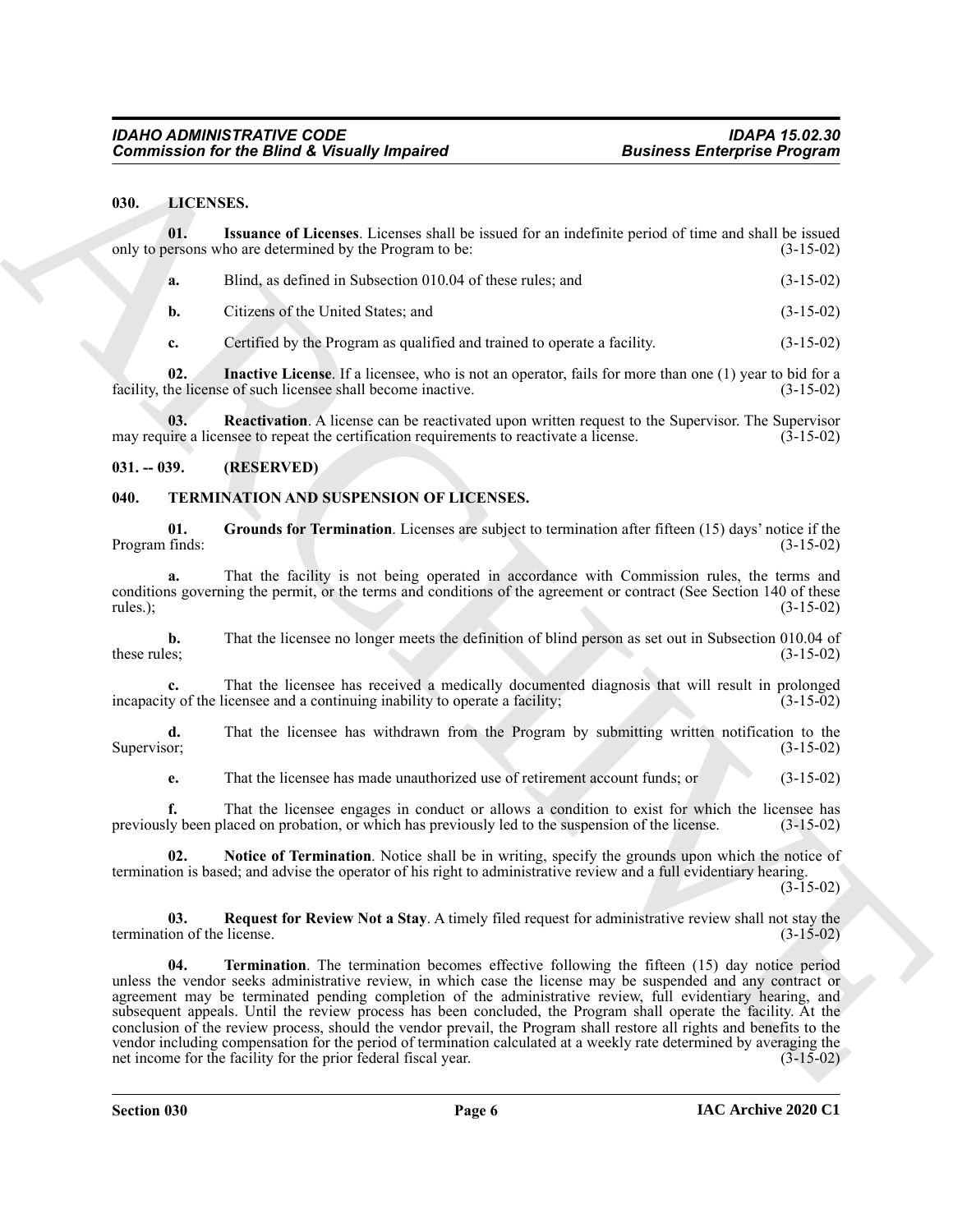<span id="page-6-10"></span>**05.** Suspension. The Supervisor has the authority to suspend the license of a vendor whose conduct may jeopardize a permit or the Program. (3-15-02)

**a.** The Supervisor shall notify the vendor in writing of the suspension and identify the specific deficiencies and the time allowed for the vendor to take corrective action. If no resolution has been made at the end of the specified time, the Supervisor shall issue a notice of termination. (3-15-02) the specified time, the Supervisor shall issue a notice of termination.

**b.** If the Supervisor and a vendor, whose license has been suspended, cannot agree on arrangements for a temporary replacement vendor, the procedures set out in Section 180 of these rules shall be followed to resolve<br>the matter. (3-15-02) the matter.  $(3-15-02)$ 

<span id="page-6-9"></span>**06. Probation**. The Supervisor has the authority to place a vendor who is not in compliance with the terms of an agreement or contract on probation. The Supervisor shall notify the vendor in writing of the probation and identify the specific deficiencies and the time allowed for the vendor to take corrective action. If no resolution has been made at the end of the specified time, the Supervisor shall issue a notice of termination. (3-15-02)

<span id="page-6-8"></span>**07. Improvement Plans**. If the Supervisor receives a set aside report from a vendor that indicates no profit has been realized during two (2) consecutive months or three (3) months in a fiscal year the Supervisor shall review the situation and, with the vendor, devise a plan with measurable objectives and timetables for improvement. Should the facility not show a reasonable profit during the three (3) subsequent months the Supervisor may issue a notice of termination or the facility may be contracted or closed. (3-1-93) notice of termination or the facility may be contracted or closed.

#### <span id="page-6-0"></span>**041. -- 049. (RESERVED)**

#### <span id="page-6-5"></span><span id="page-6-2"></span><span id="page-6-1"></span>**050. SELECTION OF OPERATORS.**

Commissions for the Bifurd K. Viewally Impaired<br>
Business Enterprise Program<br>
10. Supposed to the Bifurd S. Viewally in the velocity is using of the locustor of system since the particle<br>
time  $\frac{1}{2}$  and the System sin **01. Notification of Opening**. The Supervisor shall notify all licensees and prospective operators, all commissioners and counselors of the Commission of all facility openings in writing. The notice of openings shall also be posted on the Commission web site. The notice shall state the facility location, the application procedure, and the deadline for application. The notice shall also solicit interest in operating the facility on a contract, in the event it is not awarded as a primary location. Interested parties will be provided specific information about the openings upon request.  $(3-15-02)$ 

<span id="page-6-6"></span>

| 02. | <b>Qualification of Bidders.</b> A bidder for a primary location shall be: | $(3-15-02)$ |  |
|-----|----------------------------------------------------------------------------|-------------|--|
|     | Licensed by the Commission:                                                | $(3-1-93)$  |  |

**b.** Current with Program payments, including monthly set asides and any other monies due the (3-15-02) Program; and

**c.** In good standing and not have been placed on probation or had his license suspended within the last calendar year. (3-15-02)

<span id="page-6-4"></span>**03. No Qualified Bidders**. If no applications are received from qualified bidders' licensees who expressed an interest in operating the facility as a contract facility will be given priority in the selection of a contractor. If no licensee is awarded the facility, the Supervisor may award a contract to any qualified individual.

(3-15-02)

**04. Application**. An application shall be in the form of a written letter to the Supervisor and include a statement of qualifications and pertinent experience. (3-15-02)

#### <span id="page-6-7"></span><span id="page-6-3"></span>**05. Selection Process**. (3-1-93)

**a.** The Supervisor shall appoint a panel to review all applications and conduct interviews. (3-15-02)

**b.** The panel shall consist of the Supervisor who serves as chair, a representative of the Committee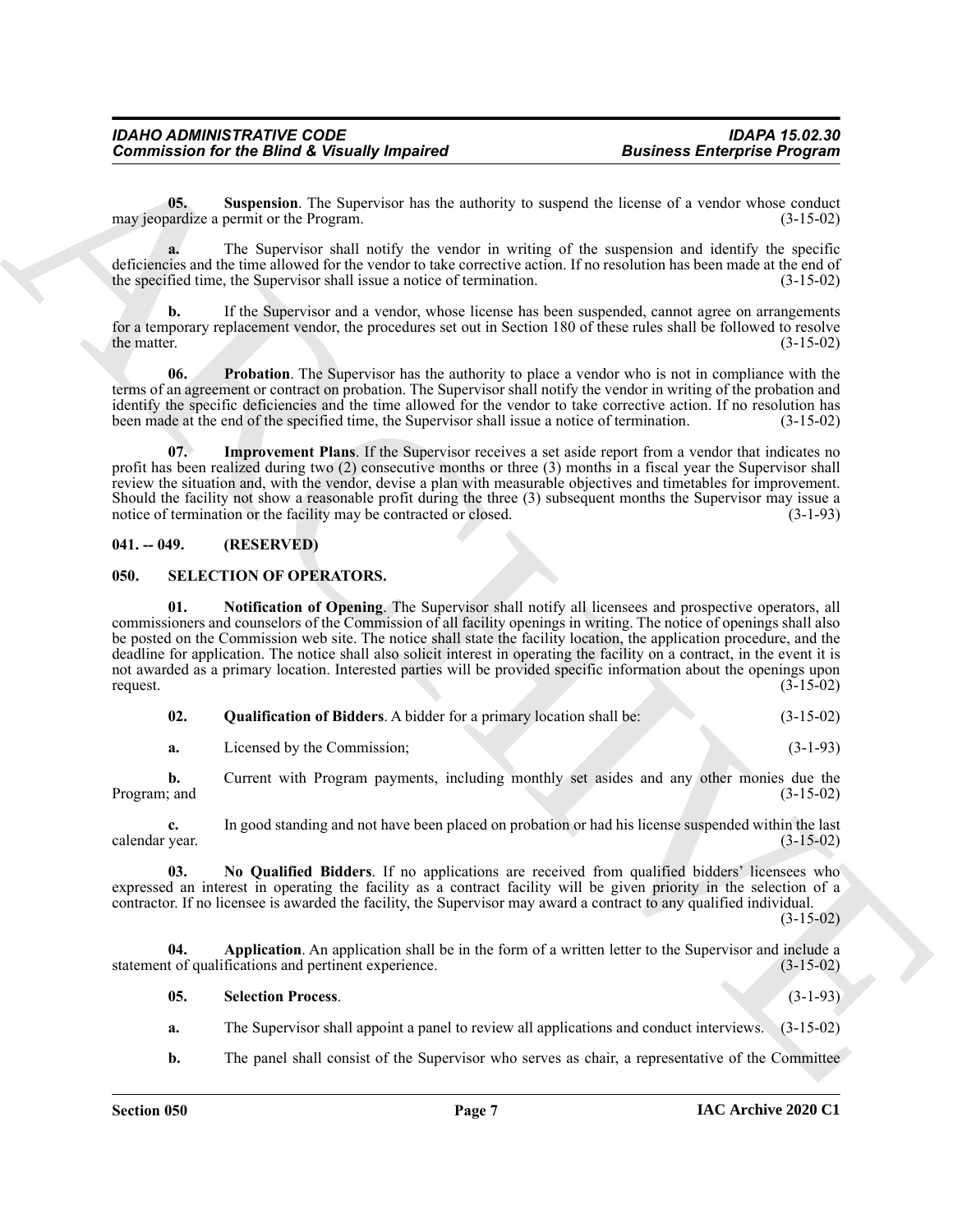selected by the Committee chair, and one (1) person from field services. The person from field services shall not have<br>(3-15-02) (3-15-02) had a client relationship with the applicants.

**c.** The panel shall review all written applications and interview at least the top five (5) candidates, using the same format and interview questions. All members of the panel must be physically present during the  $\text{interviews.}$  (3-15-02)

**d.** A weighted evaluation form shall be used by each panel member. Selection criteria shall be consistent with the job requirements of that facility. Points shall be given by each interviewer to each candidate in the various categories assessed. A composite score shall be tabulated for each candidate. (3-15-02)

**e.** The Supervisor shall make a final selection from the two (2) candidates with the highest total points. If the candidate with the highest score is not selected, the Supervisor must provide an explanation in writing to the highest scoring candidate upon request. (3-15-02)

**f.** If no bidder is awarded operation of the facility, the Supervisor may grant it on a contract to a or other qualified individual. (3-15-02) licensee or other qualified individual.

<span id="page-7-12"></span>**06. Notification of Decision**. The Supervisor shall notify all applicants in writing of the final decision.  $(3-1-93)$ 

<span id="page-7-14"></span><span id="page-7-13"></span>**07. Records**. The Supervisor shall maintain a record of all proceedings. (3-1-93)

**08. Transfer and Promotion**. The procedure for transfer and promotion shall be the same as for original selection of vendors. (3-15-02)

#### <span id="page-7-0"></span>**051. -- 059. (RESERVED)**

#### <span id="page-7-5"></span><span id="page-7-1"></span>**060. ACCESS TO PROGRAM AND FINANCIAL INFORMATION.**

Commission for the Birlin Collegeally Ampaired<br>
Business Enterprise Programs Conservation and the School School School School School School School School School School School School School School School School School Scho Each licensee in the Program shall be provided access to all Program financial data relevant to the operation of the Program, including annual financial reports, provided that such disclosure does not violate applicable federal or state laws pertaining to the disclosure of confidential information. Insofar as practical, such data shall be made available in suitable alternative format. At the request of a licensee, qualified staff of the Program shall arrange a convenient time to assist in the interpretation of the financial data. (3-15-02)

#### <span id="page-7-2"></span>**061. -- 069. (RESERVED)**

#### <span id="page-7-6"></span><span id="page-7-3"></span>**070. EQUIPMENT, INITIAL STOCK AND BUSINESS EXPENSES.**

<span id="page-7-9"></span>**01. Program Responsibility**. The Program assumes full responsibility for providing each facility established under the Program with adequate equipment and initial stock of merchandise. (3-15-02)

<span id="page-7-7"></span>**02. Initial Stock of Merchandise**. An initial stock of merchandise shall be provided by the Supervisor. The Supervisor shall determine the quantity of the initial stock, which shall be enough for at least one (1) full week of operation. The vendor shall account for the value of the initial stock when the operation is concluded. (3-15-02)

<span id="page-7-10"></span>**03. Vending Machine Contracts**. The Program shall negotiate contracts with vending companies for installation or location of vending machines in or to be assigned to facilities. (3-15-02)

<span id="page-7-8"></span>**04. Insurance**. All vendors shall be responsible for obtaining general liability, product liability, and worker's compensation insurance. Proof of insurance must be sent to the Supervisor prior to the start of operation and within ten  $(10)$  days of policy renewal date.  $(3-15-02)$ 

#### <span id="page-7-11"></span><span id="page-7-4"></span>**071. MAINTENANCE AND REPLACEMENT OF EQUIPMENT.**

The Program shall maintain or cause to be maintained all equipment in a safe and satisfactory working condition. Replacement in lieu of repair shall be a decision of the Supervisor. It is the vendor's responsibility to report any incident resulting in damage, breakage, theft, defacement, or malfunction of equipment or fixtures as soon as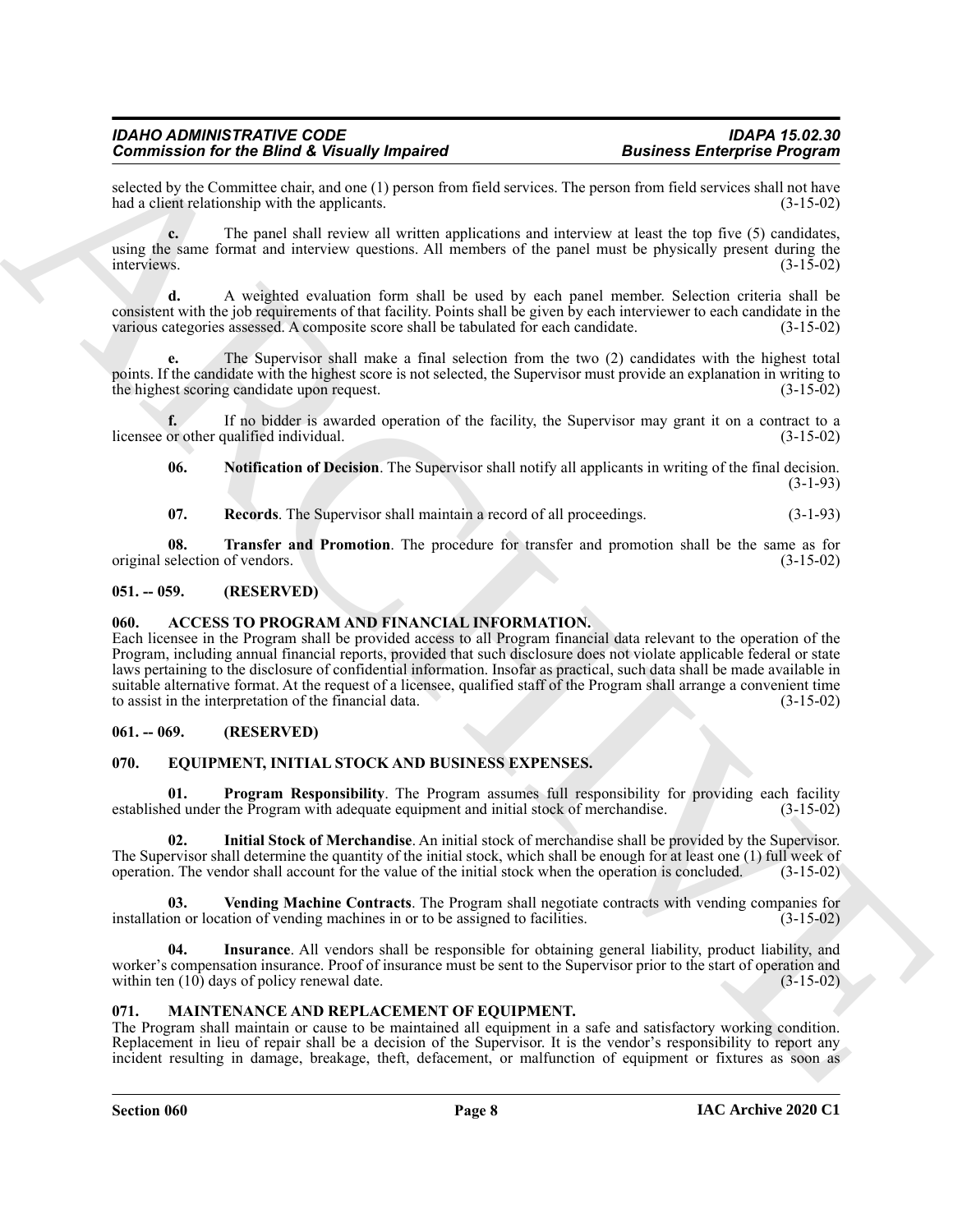possible. Vendors are authorized to arrange for minor repairs or replacement of small equipment where the total cost does not exceed three hundred dollars (\$300). Repair shall be deemed unauthorized when the repair or replacement is attributable to negligent actions by the vendor or when the equipment or fixtures are not the maintenance responsibility of the Program. (3-15-02)

#### <span id="page-8-11"></span><span id="page-8-0"></span>**072. OPERATOR OWNERSHIP OF VENDING FACILITIES.**

The Commission does not vest title to equipment and stock in an operator. (3-1-93)

#### <span id="page-8-1"></span>**073. -- 099. (RESERVED)**

#### <span id="page-8-19"></span><span id="page-8-12"></span><span id="page-8-2"></span>**100. SETTING ASIDE OF FUNDS.**

**01. Set Aside**. The Commission may set aside, or cause to be set aside, from the net profit of the operation of facilities, funds for the purposes of maintenance and replacement and purchase of equipment. (3-1-93)

<span id="page-8-16"></span>**Other Purposes Allowed by the Randolph-Sheppard Act**. The Commission reserves the right to use set aside funds for other purposes as permitted in accordance with the provisions of the Randolph-Sheppard Act and federal rules and regulations. (3-1-93)

<span id="page-8-17"></span><span id="page-8-13"></span>**03. Approval by the United States Department of Education**. The funds set aside for those specified purposes shall not exceed the amount determined reasonable by the Rehabilitation Services Administration Commissioner, U.S. Department of Education.

Commission for the Birth Collegeant proposes the continent continent and the spin and the spin and the spin and the spin and the spin and the spin and the spin and the spin and the spin and the spin and the spin and the s **04. Record of Expenditures**. The charge for each of the program purposes cited shall be determined on the basis of records of expenditures made for each of these purposes over a reasonable period of time with allowances for improving services, fluctuations in costs and program expansion. Adequate records shall be maintained to support the charges for each of the purposes cited. (3-1-93)

<span id="page-8-15"></span>**05. Increases**. At no time shall the set aside charges be increased without prior consultation with the Committee. (3-1-93)

<span id="page-8-18"></span>**06. Review of Schedule of Funds**. The schedule of funds to be set aside shall be reviewed periodically by the Supervisor and the Committee. After reviewing the accounting records and other criteria pertinent to the administration of the Program, it may be necessary to revise the set aside payment schedule. (3-1-93)

<span id="page-8-14"></span>**07. Income with No Program Operator**. Vending machine income received from federal sites where there is no licensed Program operator shall be used for those purposes designated by the Committee in accordance with 34 CFR 395.8. (3-1-93)

<span id="page-8-6"></span><span id="page-8-3"></span>**101. DISTRIBUTION AND USE OF INCOME FROM VENDING MACHINES ON FEDERAL PROPERTY.**

<span id="page-8-7"></span>**01. Limitations**. No limitation shall be imposed on income from vending machines combined to create when such facility is maintained, serviced or operated by a program vendor. (3-15-02) a facility when such facility is maintained, serviced or operated by a program vendor.

<span id="page-8-8"></span>**02. Vending Machine Income**. The Program shall manage vending machine income disbursed by a property managing department, agency or instrumentality of the United States in accordance with the requirements of 34 CFR 395.8. (3-15-02)

#### <span id="page-8-4"></span>**102. -- 119. (RESERVED)**

#### <span id="page-8-9"></span><span id="page-8-5"></span>**120. OPERATOR BENEFITS.**

<span id="page-8-10"></span>**01. Vending Machine Income**. The Program shall provide licensees with information regarding benefits. Upon a majority vote of licensees, the Program may retain vending machine income from federal property in accordance with 34 CFR 395.8(a). Such income may be used for the establishment and maintenance of retirement or pension plans, for health insurance contributions, and for the provision of paid sick leave and vacation time for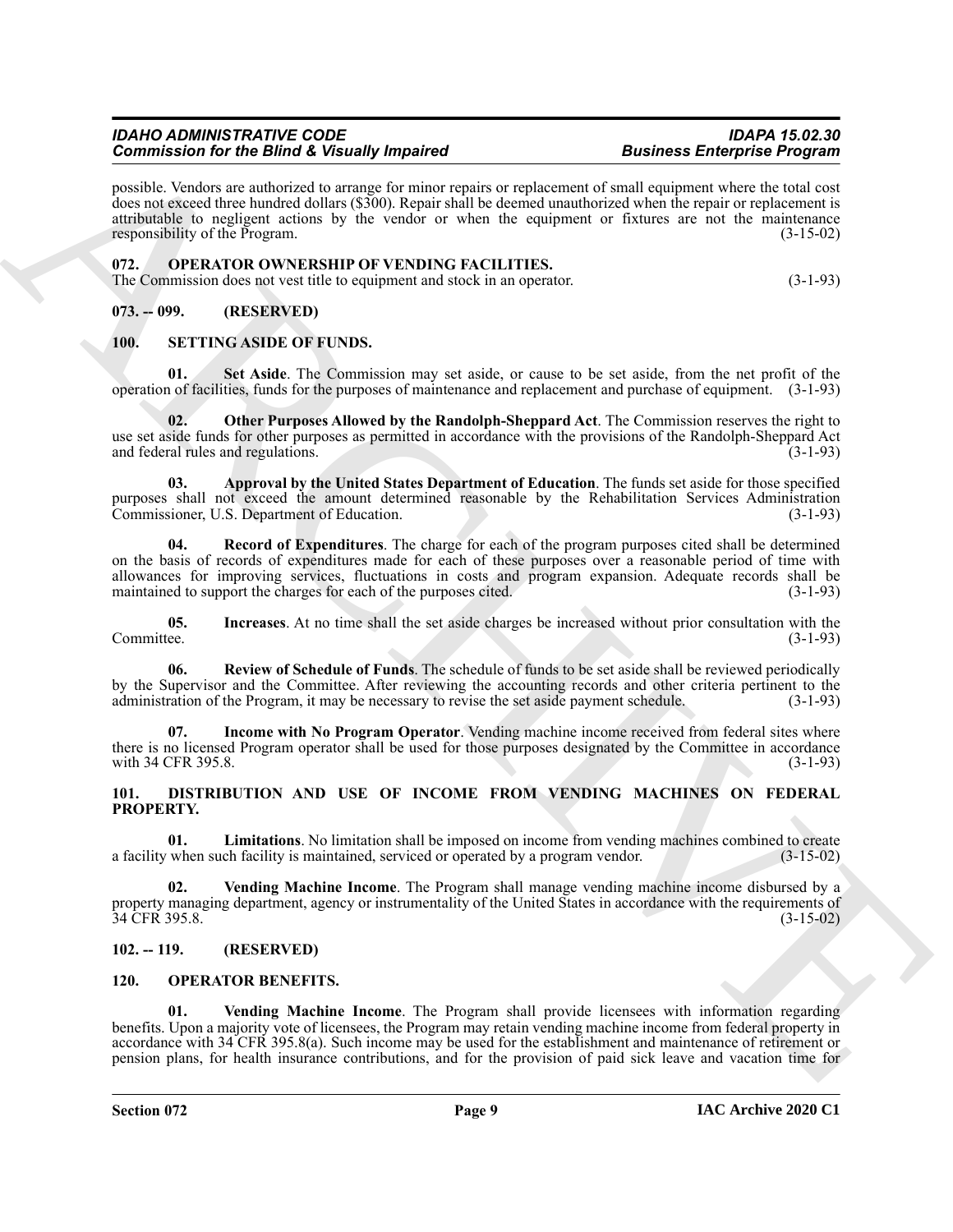operators. Distribution of benefit payments shall be determined by a majority vote of licensees and established as policy.  $(3-15-02)$ 

<span id="page-9-6"></span><span id="page-9-5"></span>**02. Eligibility**. Only operators of a primary location pursuant to an agreement shall be eligible to receive benefits. There shall be a ninety (90) day waiting period before a new operator is eligible to receive benefits. Benefit payments will not be interrupted when an operator transfers from one primary location to another. Benefits shall be paid only after the appropriate documentation is submitted to the Program. (3-15-02)

Commission for the Biftred K. Vienally, Impaired<br>
Stationard Business Enterprise Program and Stationard University of the stationard particle in the stationary of the stationary of the Commission of the Commission of the **03. Medical Insurance**. If a majority of licensees determines that operators shall be reimbursed for medical insurance premiums, operators shall be responsible for acquiring their own policies. The Program shall reimburse the operator in an amount determined by the vote of licensees. Operators shall provide documentation to the Program proving payment of their premiums, prior to any reimbursement. (3-15-02)

<span id="page-9-8"></span>**04. Retirement and Pension Accounts**. If a majority vote of licensees determines that operators shall have retirement accounts, the Program shall deposit into approved retirement accounts an amount determined by a majority vote of licensees, up to the maximum federal allowance for IRAs per year. The funds shall be deposited on a<br>monthly basis directly into each operator's retirement account. (3-20-04) monthly basis directly into each operator's retirement account.

<span id="page-9-9"></span>**05. Sick Leave and Vacation Funds**. If a majority vote of licensees determines that operators shall have sick or vacation leave funds, or both, the Program shall remit to each operator an amount determined by a majority vote of licensees. (3-15-02)

<span id="page-9-7"></span>**06. Non-Fully Funded Benefits**. If funds are not available for full payment of benefits, as voted by the licensees, the Program may pro-rate the payments from available funds, unless another method of disbursement of non-fully funded benefits was voted by a majority of the licensees. (3-15-02)

#### <span id="page-9-0"></span>**121. -- 129. (RESERVED)**

#### <span id="page-9-2"></span><span id="page-9-1"></span>**130. AGREEMENTS/CONTRACTS.**

Vendors shall enter into an agreement or a contract with the Program that specifies the rights and responsibilities of the operator and Program as they relate to the operation of a primary location and any satellites. The contract shall specify the rights and responsibilities of the licensee or qualified operator and Program as they relate to the operation of a contract facility. (3-15-02)

<span id="page-9-3"></span>

|  | <b>Program Responsibilities.</b> The Program shall: |  | $(3-15-02)$ |
|--|-----------------------------------------------------|--|-------------|
|--|-----------------------------------------------------|--|-------------|

**a.** Equip the facility for carrying out the business authorized by the permit; (3-15-02)

**b.** Furnish initial stocks of merchandise sufficient to enable the vendor to commence operating the business. The Program shall also furnish the vendor with an inventory list of all equipment and initial stock;

(3-15-02)

**c.** Provide for the maintenance of the equipment and replace obsolete and worn out equipment as  $(3-15-02)$  $1.3 - 15.02$  and  $(3-15.02)$ 

**d.** Provide, or provide for supervisory and management services as deemed appropriate by the Supervisor for efficient operation; (3-15-02)

**e.** Periodically audit, or cause to be audited, the vendor's records and financial data to verify the of the set aside report; and (3-15-02) accuracy of the set aside report; and

**f.** Provide information or make available data in suitable format at the vendor's request when  $p$ ossible.  $(3-15-02)$ 

<span id="page-9-4"></span>**02. Vendor Responsibilities**. The vendor shall: (3-15-02)

**a.** Have the facility open for business as specified in the permit. Exceptions may be approved in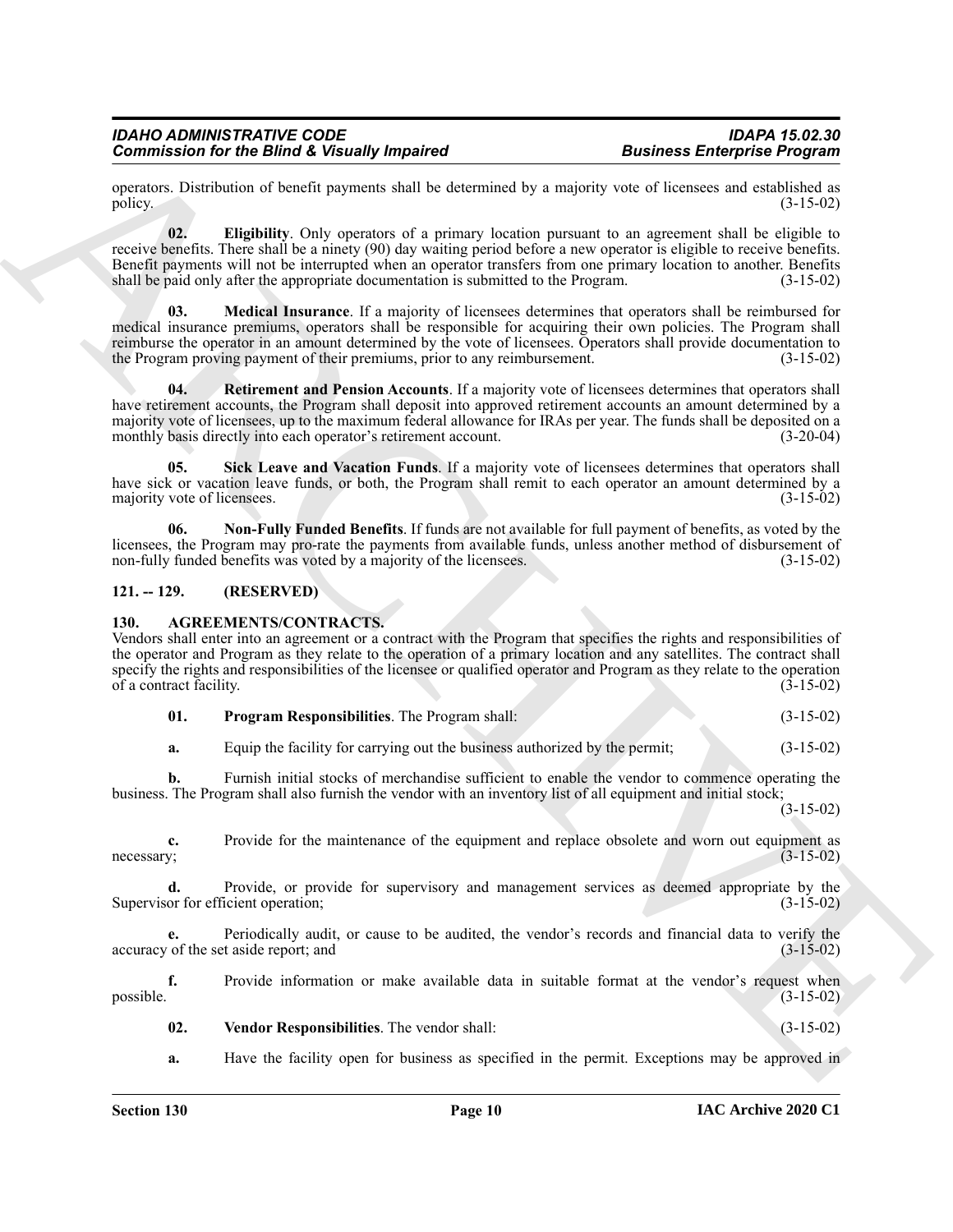advance by the Supervisor; (3-15-02)

**b.** Operate on a cash basis. The Program shall not be responsible for bills incurred by the vendor. The vendor is responsible for notifying suppliers that the vendor alone is responsible and shall verify that notification by use of the purveyor letter supplied by the Program; (3-15-02)

**c.** Be accountable to the Program for the income of the facility; (3-15-02)

**d.** Provide for a temporary worker in the vendor's absence because of illness, vacation, or other causes. The salary of the person who substitutes for the vendor, or that of other emergency help, shall be paid for by the vendor. The vendor shall notify the Program a reasonable time in advance of taking any voluntary leave, and as soon as possible with respect to any involuntary leave; (3-15-02)

**e.** Carry on the business of the facility in compliance with the permit and applicable health laws and regulations and make available to the Program copies of inspection reports; (3-15-02)

**f.** Maintain a neat, business-like appearance while working at the facility, and conduct business in an orderly, professional manner; (3-15-02)

Take proper care of the equipment and not make structural alterations or changes to the facility without written approval of the Program; (3-15-02)

**h.** Keep appropriate records and send a monthly report and set aside payment to the Program by the fifteenth day of the following month as required. Late reports or payments will be resolved in the manner set forth in Section 040 of these rules; (3-15-02)

i. Be responsible for the day to day management of the facility. For staffed facilities, the vendor should be present the majority of the time the facility is staffed for service to the public. For vending only facilities, the Supervisor and vendor will mutually agree on the hours that the vendor shall be at the facility, and the agreement shall become an addendum to the contract or operating agreement; and (3-15-02)

**j.** The vendor shall provide copies of proof of insurance as required by Subsection 070.04 of these rules. (3-15-02)

#### <span id="page-10-0"></span>**03. General Rights and Responsibilities**. (3-1-93)

**a.** The business to be conducted shall be limited to that specified and authorized in the permit or contract between property managing agency and the Program. (3-15-02)

**Commissions for the Biftre K branchives the commission of the commission of the system of the system of the system of the system of the system of the system of the system of the system of the system of the system of the b.** The right, title to, and interest in the equipment and initial inventories of the facility are vested in the Program. At termination of the operating agreement, a value equal to that assigned to the outgoing vendor as beginning inventory will be returned to the Program. The Program will determine what inventory will be accepted from the outgoing vendor. The outgoing vendor shall have receipts no more than ninety (90) days old to show the value of inventory. Any inventory refused by the Program will become the property of the outgoing vendor. If the takeover inventory is less than initially assigned, the outgoing vendor will pay the difference in cash. If the Program agrees to accept more inventory than was initially assigned, the Program will reimburse the outgoing vendor in cash. (3-15-02)

**c.** The monthly income of the vendor shall be the net profit for the period in question; the expenses shall be in accordance with the monthly set aside report as developed by the Program and the Committee. (3-15-02)

**d.** Rebates, commissions, or bonuses received by the vendor from suppliers shall be reported as income. Such income is not to be treated as the separate, personal income of the vendor. (3-15-02)

**e.** Merchandise taken from the stock in trade of the facility by the vendor for personal use shall be paid for at cost. (3-15-02)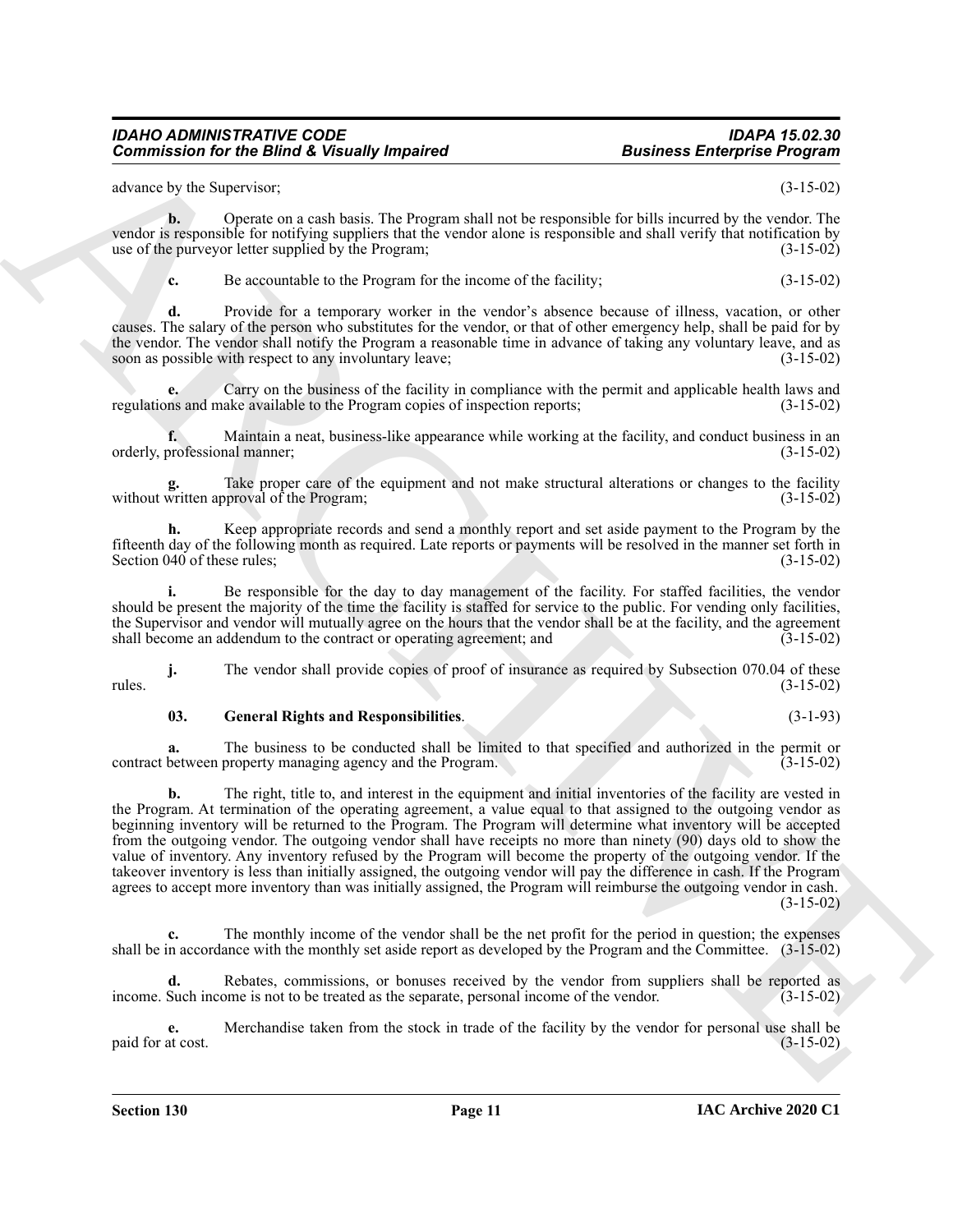Commission for the Bindian C behault property that the vertex changes of the property in the two states of the property of the control of the control of the control of the control of the control of the control of the cont **f.** The business and premises shall be covered by adequate comprehensive and product liability insurance, and any such other insurance as will protect the vendor and anyone employed by the vendor against losses and claims arising out of the conduct of the business or which are required by law. The dollar amount of insurance shall be fixed by the Program and the Committee using industry standards and state requirements as guidelines to assure up-to-date coverage. The cost of such insurance shall be a cost of operating the business of the facility and taken into account as such in determining the net proceeds of the business operation. (3-15-02)

**g.** After an initial commitment to operate a primary location for twelve (12) months, an agreement may be terminated at anytime by the operator with at least thirty (30) days written notice to the Program. During the initial twelve (12) month period, the operator cannot bid on other primary locations without the consent of the Supervisor. (3-15-02) Supervisor. (3-15-02)

**h.** The operator is encouraged to hire blind persons or persons with other disabilities when feasible. (3-15-02)

**i.** The vendor shall report promptly to the Supervisor any unresolved complaints of the property (3-15-02) manager.  $(3-15-02)$ 

**j.** The vendor may, with written approval of the Supervisor, negotiate with property managers for  $\alpha$  additional facilities. (3-15-02) and  $\alpha$  and  $\beta$  are  $\alpha$  as  $\beta$  and  $\beta$  and  $\beta$  and  $\beta$  and  $\beta$  and  $\beta$  and  $\beta$  and  $\beta$  and  $\beta$  and  $\beta$  and  $\beta$  and  $\beta$  and  $\beta$  and  $\beta$  and  $\beta$  and  $\beta$  and  $\beta$  and

**k.** A vendor may purchase equipment for a facility only if the purchase is approved in advance, in writing, by the Supervisor. The Program, in its sole discretion, has the first option to purchase from the vendor any equipment purchased without advance, written approval. (3-15-02)

#### <span id="page-11-0"></span>**131. -- 139. (RESERVED)**

#### <span id="page-11-1"></span>**140. TERMINATION AND SUSPENSION OF AGREEMENTS/CONTRACTS.**

<span id="page-11-3"></span><span id="page-11-2"></span>**01. Grounds for Termination**. Agreements and contracts may be terminated if: (3-15-02)

**a.** The vendor is not operating the facility on a cash basis; (3-15-02)

**b.** The health and safety of the vendor, the employees, or the customers are jeopardized; (3-15-02)

**c.** The set aside report indicates the vendor did not show an average one thousand dollar (\$1,000) net r month, after set aside payment, for the prior federal fiscal year; (3-15-02) profit per month, after set aside payment, for the prior federal fiscal year;

**d.** The vendor jeopardizes the state's investment in the facility by violating the terms of the permit, in the facility in danger of being closed; (3-15-02) agreement or contract, or by placing the facility in danger of being closed;

<span id="page-11-4"></span>**e.** The business and premises of the facility are not covered by adequate insurance; (3-15-02)

**f.** The facility is not being operated in accordance with the agreement, contract, Commission rules, or with applicable federal, state, or local laws, rules, and regulations; (3-15-02)

**Notice of Termination**. The notice shall be in writing and specify the grounds upon which the notice of termination is based and advise the vendor of his right to administrative review and a full evidentiary hearing. (3-15-02)  $hearing.$  (3-15-02)

<span id="page-11-5"></span>**03. Request for Review Not a Stay**. A timely filed request for administrative review shall not stay the termination of an agreement or contract. (3-15-02)

<span id="page-11-6"></span>**04. Review**. The termination becomes effective following the fifteen (15) day notice period unless the vendor seeks administrative review, in which case the License may be suspended and any contract or agreement may be terminated pending completion of the administrative review, full evidentiary hearing, and subsequent appeals. Until the review process has been concluded, the Program shall operate the facility. At the conclusion of the review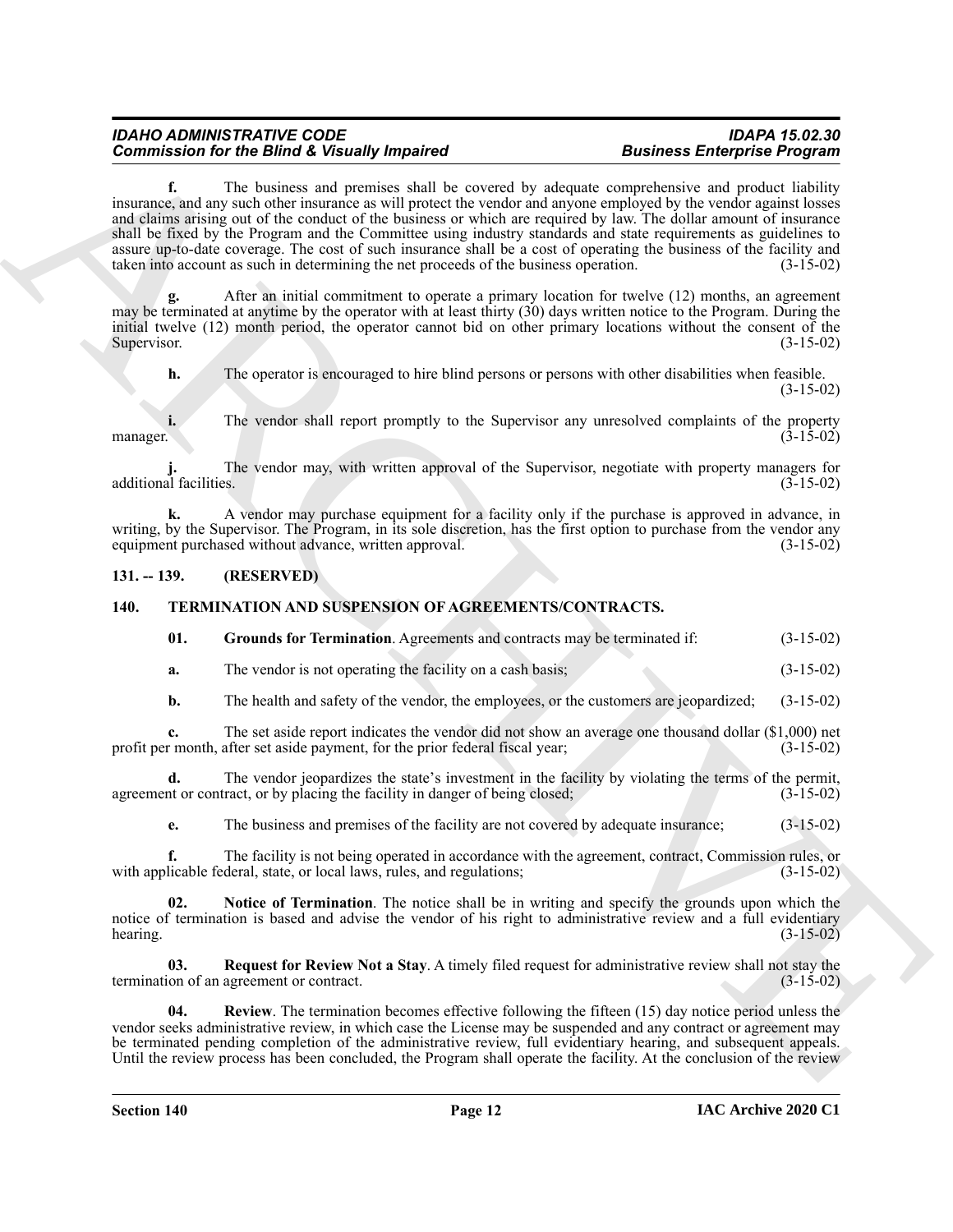process, should the vendor prevail, the Program shall restore all rights and benefits to the vendor including compensation for the period of termination calculated at a weekly rate determined by averaging the net income for the facility for the eight (8) weeks prior to the notice of termination. (3-15-02)

**05. Grounds for Suspension**. Agreements and contracts may be suspended if: (3-15-02)

<span id="page-12-7"></span>

**a.** The vendor has committed any of the acts enumerated in Subsection 140.01 of these rules; or (3-15-02)

**b.** The property manager requests the removal of the vendor and documents the request in writing, and ram determines that immediate removal of the vendor is in the best interest of the Program; or (3-15-02) the Program determines that immediate removal of the vendor is in the best interest of the Program; or

<span id="page-12-8"></span>**c.** The Supervisor and the vendor cannot agree on a plan to resolve violations and improve performance. (3-15-02)

Commission for the Binder of Notesta and the Notesta and Notesta and Notesta and Notesta and Notesta and Notesta and Notesta and Notesta and Notesta and Notesta and Notesta and Notesta and Notesta and Notesta and Notesta **06. Notice of Suspension**. A written notice of suspension shall be delivered to the vendor and shall state the reason for the suspension. Suspension may continue up to sixty  $(60)$  days. If the vendor seeks administrative review of the suspension, the suspension shall continue until the administrative review, evidentiary hearing, and subsequent proceedings have concluded. During the suspension, the facility shall be operated by the Program. At the conclusion of the review process, should the vendor prevail, the Program shall restore all rights and benefits to the vendor including compensation for the period of termination calculated at a weekly rate determined by averaging the net income for the facility for the eight (8) weeks prior to the notice of termination. (3-15-02) net income for the facility for the eight  $(8)$  weeks prior to the notice of termination.

<span id="page-12-6"></span>**07. Cancellation**. An agreement or contract may be cancelled by the Program at any time should the facility cease to be a vending facility by revocation of the permit by the property manager. Cancellation under this Subsection shall not affect licensure and does not give rise to a right to administrative review, evidentiary hearing or other relief. (3-15-02)

<span id="page-12-0"></span>**141. -- 149. (RESERVED)**

#### <span id="page-12-9"></span><span id="page-12-1"></span>**150. TRAINING PROGRAM.**

<span id="page-12-10"></span>**01. Certification**. Prior to certification, an applicant shall satisfactorily complete the training program established by the Program and any on-the-job training prescribed by the Supervisor. The training program shall have certain basic requirements but also be customized to meet the needs of each individual applicant. The training program shall include, but is not limited to: fundamentals of purchasing, inventory control, pricing, record keeping and other accounting systems; display and arrangement of merchandise and equipment; and public relations and promotion. (3-1-93) promotion.  $(3-1-93)$ 

<span id="page-12-11"></span>**02. In-Service Training**. The Program shall provide each vendor with regular and systematic assistance and in-service training to: promote maximum returns to the vendor; maximum service to the clientele; maintenance of a clean and attractive place of business; utilization of sound business practices; and adherence to the Commission's rules, policies, and building management requirements. (3-15-02)

<span id="page-12-12"></span>**03. Post-Employment Services**. Post-employment services may be provided to eligible vendors when necessary to assure that they maintain suitable employment within the agency's Business Enterprise Program. Eligibility for and provision of post-employment services shall be in accordance with IDAPA 15.02.02, "Vocational Rehabilitation Services." (3-15-02)

#### <span id="page-12-2"></span>**151. -- 159. (RESERVED)**

#### <span id="page-12-5"></span><span id="page-12-4"></span><span id="page-12-3"></span>**160. IDAHO BLIND MERCHANT'S COMMITTEE.**

**01. Committee Name**. The Program shall provide for a state committee of blind vendors per the Randolph-Sheppard Act (See 34 CFR 395.14.) The name of this committee is the Idaho Blind Merchants Committee (IBMC).  $(3-15-02)$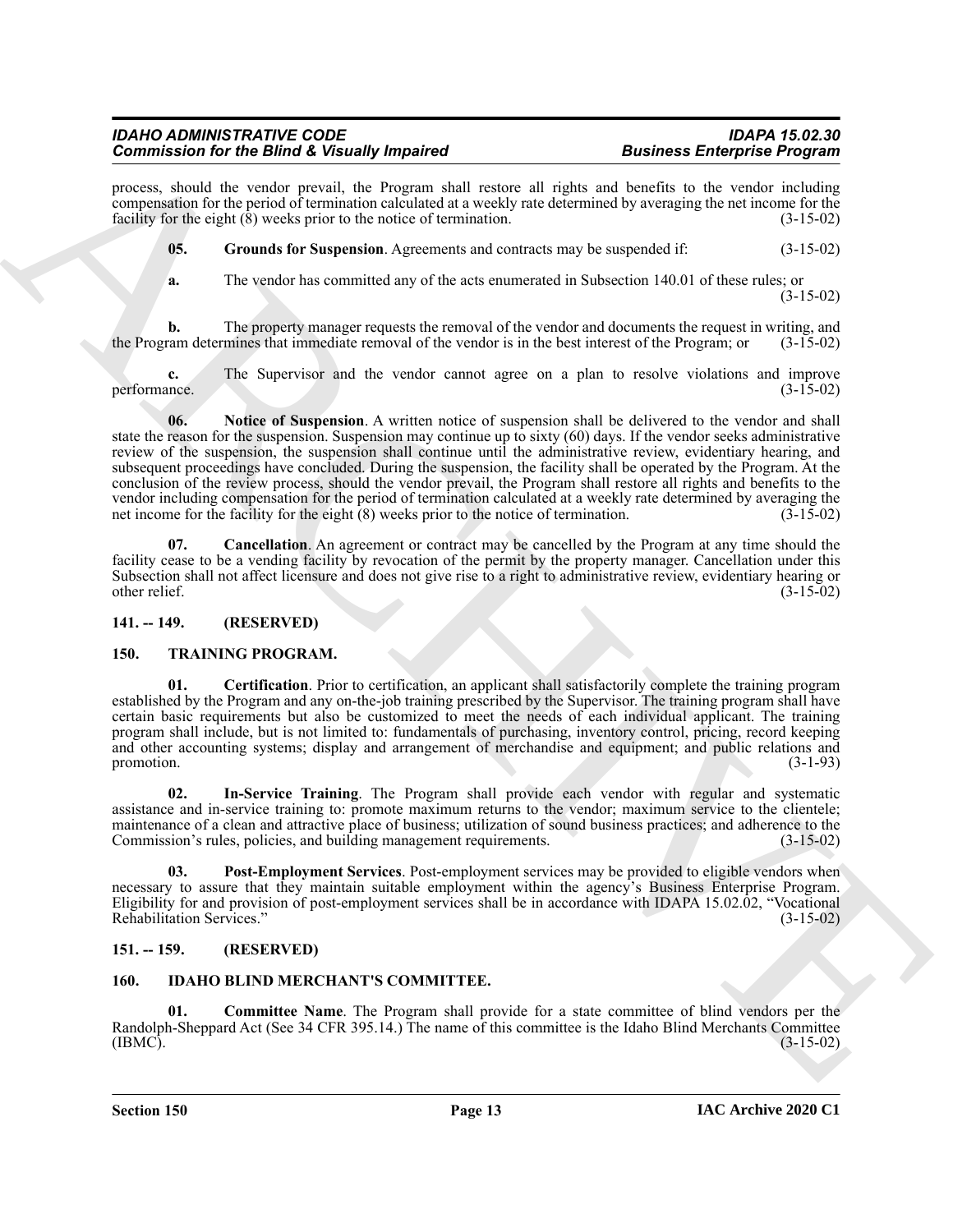<span id="page-13-6"></span>**02. Purpose of Committee**. The purpose of the Committee is to: (3-15-02)

**a.** Actively participate with the Commission in major administrative decisions and policy and development decisions affecting the overall administration of the Program: (3-15-02) program development decisions affecting the overall administration of the Program;

**b.** Receive and transmit to the Commission grievances at the request of vendors and serve as s for such vendors in connection with such grievances; (3-15-02) advocates for such vendors in connection with such grievances;

**c.** Actively participate with the Commission in the development and administration of a system for the transfer and promotion of vendors; (3-15-02)

**d.** Actively participate with the Commission in the development of training and retraining programs (3-15-02) for vendors; and

**e.** Sponsor, with the assistance of the Commission, meetings and instructional conferences for within the state. (3-15-02) vendors within the state.

**03. Bylaws**. The Committee shall, by a two-thirds (2/3) majority vote, adopt bylaws, consistent with the Randolph-Sheppard Act, which govern the internal operation of the Committee. (3-15-02)

<span id="page-13-5"></span><span id="page-13-4"></span><span id="page-13-3"></span>**04.** Committee Membership. The Committee comprises the operators of all facilities in the state. (3-15-02)

**05. Executive Board**. An executive board consisting of a chair, vice chair, secretary, and two (2) at large representatives shall be elected by the Committee at a regular meeting. Members of the executive board shall serve for two (2) years in their respective positions. The executive board may conduct all business of the Committee between regular meetings of the Committee. (3-15-02)

<span id="page-13-0"></span>**161. -- 169. (RESERVED)**

#### <span id="page-13-1"></span>**170. MEETINGS OF THE COMMITTEE.**

<span id="page-13-9"></span><span id="page-13-7"></span>**01. Annual Meetings**. The Committee shall hold at least one (1) regular meeting each calendar year. (3-15-02)

<span id="page-13-13"></span><span id="page-13-8"></span>**02. Additional Meetings**. The Committee may provide for additional meetings in its bylaws.

(3-15-02)

**03. Program Responsibilities**. The Program shall work with the Committee chair or designated representative to coordinate the regular meetings of the Committee. At regular meetings, the Program shall give financial and overview reports, review Program rules and policies; and receive Committee recommendations for changes to the Program rules or polices. (3-15-02)

Commissions for the Biftra K. Vietnamby, Impaired<br>
U. The propose of Countries the propose of the Commission in the Samuella of the Biftra Commission (5 14-52)<br>
The main of the Samuella Commission in the Commission in the **04. Expenses**. Allowable expenses of not more than two (2) regular meetings per calendar year may be paid out of Program monies. Allowable expenses include meeting rooms, lodging, per diem, and transportation. The transportation arrangements shall be determined by the Supervisor. Expenses for additional meetings of the Committee may be paid by the Program at the discretion of the Supervisor after consultation with the Administrator. (3-15-02)

<span id="page-13-12"></span><span id="page-13-11"></span><span id="page-13-10"></span>**05. Future Meeting**. The date and time for the next regular meeting shall be set prior to adjournment. (3-15-02)

**06. Minutes**. Minutes shall be kept by the Committee and made available to the Supervisor. Minutes shall be sent to each operator and to the Supervisor within ninety (90) days after conclusion of the meeting. The Program shall pay all reasonable costs for this service. (3-15-02) Program shall pay all reasonable costs for this service.

<span id="page-13-2"></span>**171. -- 179. (RESERVED)**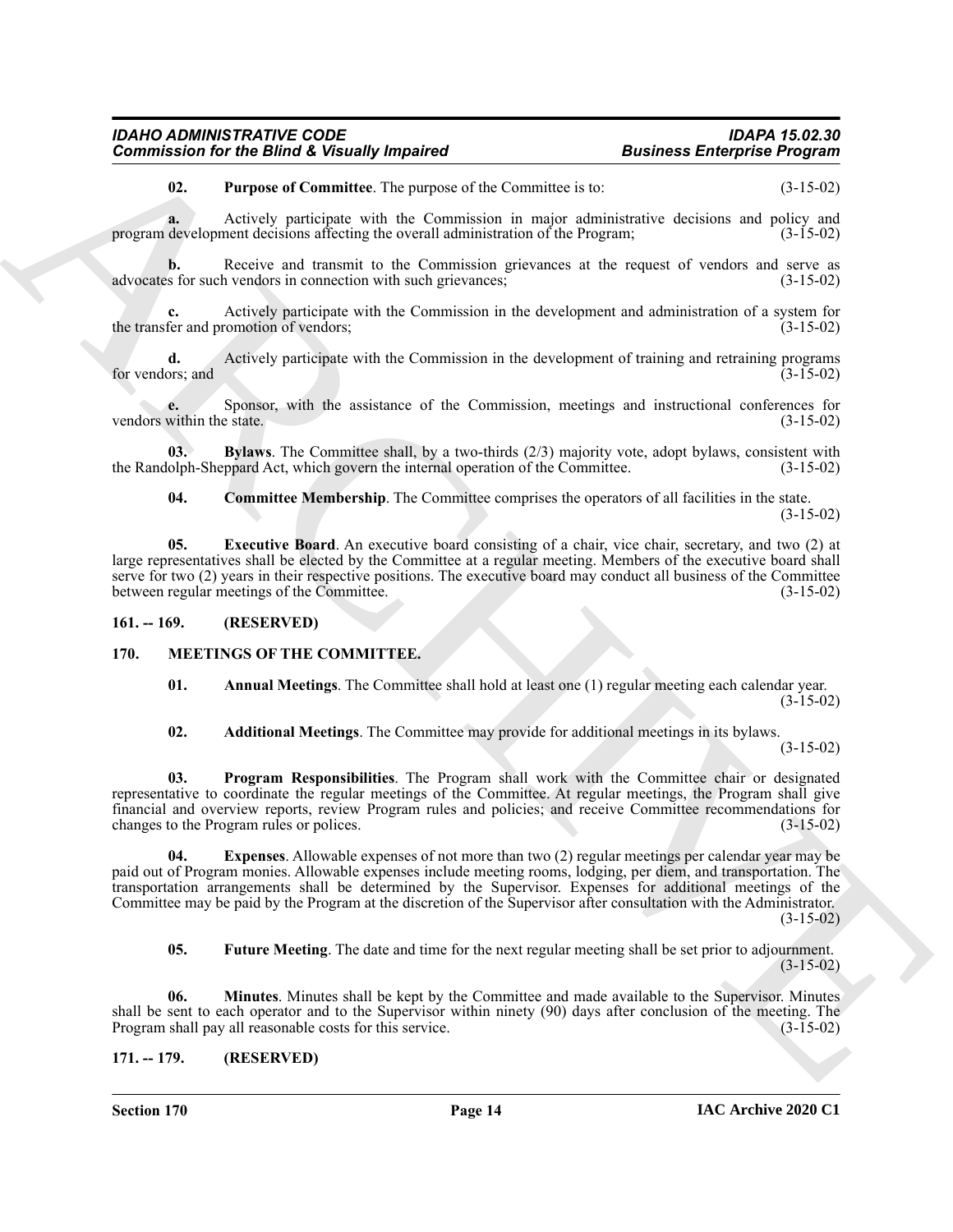#### <span id="page-14-5"></span><span id="page-14-3"></span><span id="page-14-0"></span>**180. ADMINISTRATIVE REVIEW.**

**01. Request for Review**. A vendor who is aggrieved by any action or failure to act arising from the operation or administration of the Program may ask for a review of the action by filing a written request with the Administrator. The written request for review, which may be filed by the vendor or a designated representative of the vendor, shall specify the matter to be reviewed and how the vendor has been aggrieved. (3-15-02) vendor, shall specify the matter to be reviewed and how the vendor has been aggrieved.

<span id="page-14-6"></span><span id="page-14-4"></span>**02. Response**. Upon receipt of a request for administrative review, the Administrator shall notify the Supervisor, who has fifteen (15) calendar days to file a written response to the request. A copy of the Supervisor's response shall be sent to the vendor or the vendor's designated representative. (3-15-02)

**Commission for the Bifurd K branchy Impaired<br>
1810. Consider the Review A velocity and the system of the two scatter of the two scattering the measurement of the system of the system of the system of the system of the sy 03. Filing Objections, Replies, and Decisions**. Upon receipt of the response from the Supervisor, the vendor or the vendor's designated representative has fifteen (15) calendar days in which to file any objections or make reply, after which time the Administrator shall, in good faith, evaluate the materials submitted and issue a written decision within fifteen (15) calendar days. The vendor or the vendor's designated representative may request an evidentiary hearing in accordance with Subsection 190.01 of these rules if the decision issued by the Administrator fails to resolve the vendor's grievance(s). (3-15-02)

#### <span id="page-14-1"></span>**181. -- 189. (RESERVED)**

#### <span id="page-14-13"></span><span id="page-14-7"></span><span id="page-14-2"></span>**190. FULL EVIDENTIARY HEARING.**

**01. Request**. The Commission shall provide a vendor an opportunity for a full evidentiary hearing. The vendor or the vendor's designated representative may request a full evidentiary hearing following the receipt of an unfavorable decision issued by the Administrator pursuant to Subsection 180.03 of these rules. The written request shall be delivered to the Administrator, with a copy to the Committee chair, within fifteen (15) calendar days of the aggrieved party's receipt of the Administrator's decision. (3-15-02) aggrieved party's receipt of the Administrator's decision.

<span id="page-14-14"></span>**02. Suspension**. If the conduct of the vendor places the facility or permit in jeopardy, the Supervisor may suspend or terminate the agreement or contract pending the decision of the full evidentiary hearing. (3-15-02)

<span id="page-14-15"></span>**03. Time and Place of Hearing**. The evidentiary hearing shall be held in the Commission headquarters at a mutually convenient time. (3-15-02)

<span id="page-14-16"></span>**04. Time Limit**. The hearing procedure shall be limited to ninety (90) calendar days, beginning on the date the request for hearing is filed by the vendor. The time limit may be extended due to illness of the vendor or delay in obtaining evidence because of circumstances beyond the control of the vendor or the Program. (3-15-02)

<span id="page-14-11"></span>**05. Hearing Officer**. The Administrator shall appoint a hearing officer to conduct the evidentiary hearing and issue a report. (3-15-02)

<span id="page-14-10"></span>**06. Hearing Notice**. A notice of the hearing date shall be provided to the vendor at least twenty-one ndar days prior to the date set for the hearing. (3-15-02)  $(21)$  calendar days prior to the date set for the hearing.

<span id="page-14-12"></span>**07. Legal Counsel**. The vendor may arrange to have legal counsel or other representation. Such counsel shall be at the expense of the vendor. (3-15-02)

<span id="page-14-9"></span>**08.** Evidence. The hearing officer shall make a reasonable effort to obtain the most credible evidence the case, and the rules of evidence do not apply. (3-15-02) of fact in the case, and the rules of evidence do not apply.

<span id="page-14-8"></span>**09. Conduct of Hearing**. Each party shall be given an opportunity to present its case, examine and cross-examine witnesses, present argument, and rebut evidence. (3-15-02)

<span id="page-14-17"></span>**10. Transcripts**. A transcript of the proceedings shall be made available to the parties upon request.<br>Tram shall pay all transcript costs associated with the conduct of the hearing. (3-15-02) The Program shall pay all transcript costs associated with the conduct of the hearing.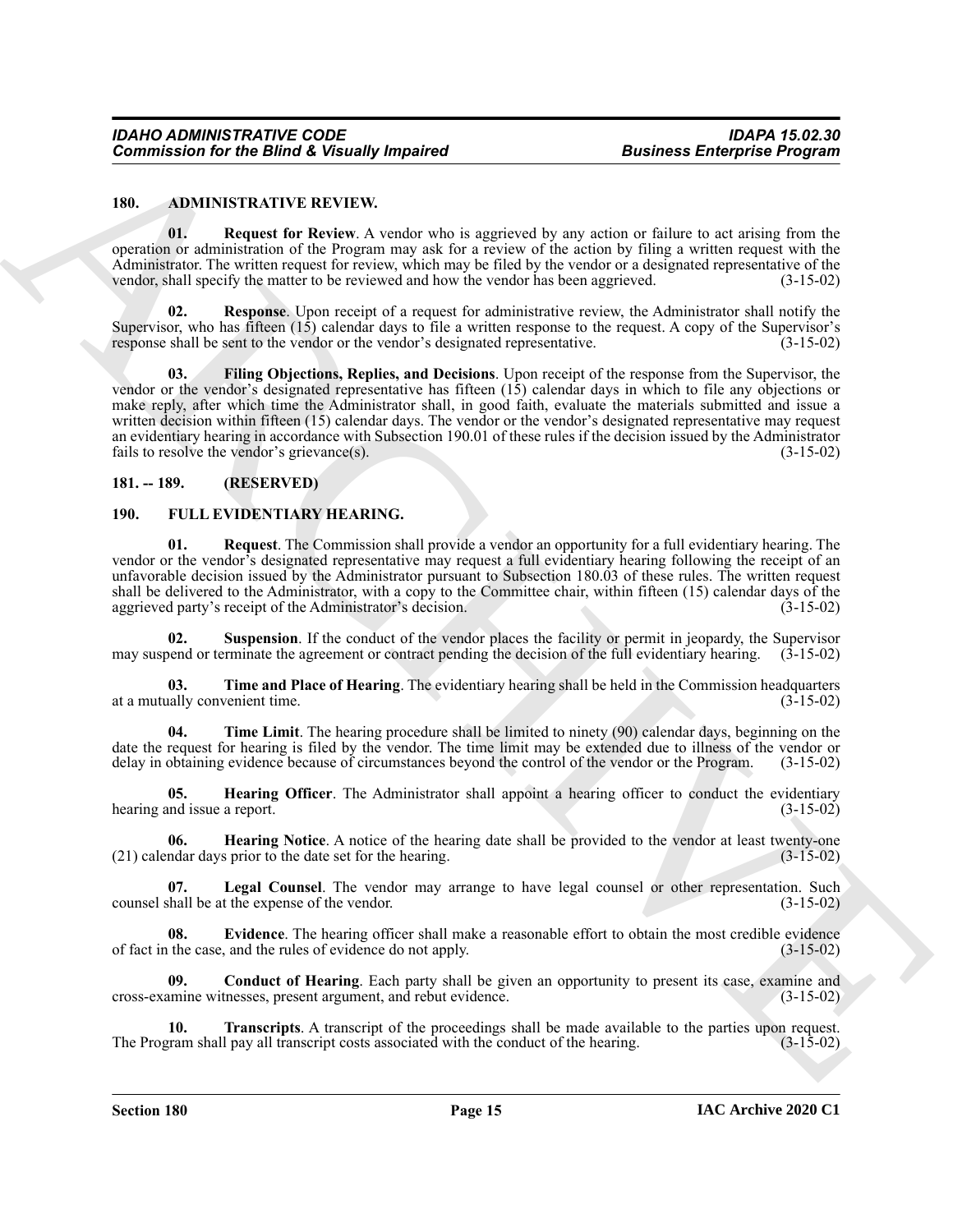#### <span id="page-15-11"></span>**11. Report of Facts, Findings, Conclusion, and Recommended Decision**. (3-15-02)

**Commission for the Bifind & Versundy Impaired<br>
Business Enterprise Programs<br>
11. However of New Towns (Section, and Recommended Devise one of the Section<br>
differential and Commission policy Commission and Recommended Dev a.** The hearing officer shall submit a report to the Administrator within twenty-one (21) calendar days after the hearing. This report shall include: the issues and relevant facts adduced at the hearing; applicable provisions of law, rules, and Commission policy; findings of fact and conclusions of law with respect to issues; and the reasons and basis thereof. (3-15-02)

**b.** The report shall also set forth any action necessary to resolve the issue and a recommended decision.  $(3-15-02)$ 

<span id="page-15-13"></span><span id="page-15-12"></span>**12. Service of Report**. The report shall be served on the Administrator and all parties to the hearing.  $(3-15-02)$ 

**13. Written Comments, Arguments, and Exceptions**. Parties to the hearing may, within fifteen (15) calendar days of the date the report was received in the Administrator's office, file written comments, arguments, and exceptions to the report with the Administrator. Comments, arguments, and exceptions received in a timely fashion become a part of the record and shall be considered by the Administrator in making a final decision. (3-15-02)

<span id="page-15-10"></span>**14. Exclusive Record for Decision**. The transcript of testimony, exhibits, and all papers and documents filed shall constitute an exclusive record for decision. (3-1-93)

<span id="page-15-9"></span>**15. Decision**. The final decision of the Administrator shall be mailed to the vendor within thirty (30) eccipt of the hearing officer's report. (3-15-02) days of receipt of the hearing officer's report.

#### <span id="page-15-0"></span>**191. -- 199. (RESERVED)**

#### <span id="page-15-1"></span>**200. ARBITRATION.**

If a Vendor is dissatisfied with a decision rendered after a full evidentiary hearing, the vendor may request that an arbitration panel be convened by filing a complaint with the Secretary of the U.S. Department of Education in accordance with 34 CFR 395.13. (3-15-02)

#### <span id="page-15-2"></span>**201. -- 209. (RESERVED)**

#### <span id="page-15-8"></span><span id="page-15-3"></span>**210. EXPLANATION TO VENDORS OF RIGHTS AND RESPONSIBILITIES.**

The Program shall furnish to each vendor copies of documents relevant to the operation of the facility, including rules and procedures, a written description of the arrangements for providing services, the agreement and permit covering the operation of the facility, and shall provide explanation of these documents upon request by the vendor. (3-15-02)

#### <span id="page-15-4"></span>**211. -- 219. (RESERVED)**

#### <span id="page-15-7"></span><span id="page-15-5"></span>**220. DISCRIMINATION.**

The Program shall not discriminate against any applicant, licensee or vendor on the basis of gender, race, age, creed, color, religion, physical or mental handicap, sexual orientation, or national origin. (3-15-02)

<span id="page-15-6"></span>**221. -- 999. (RESERVED)**